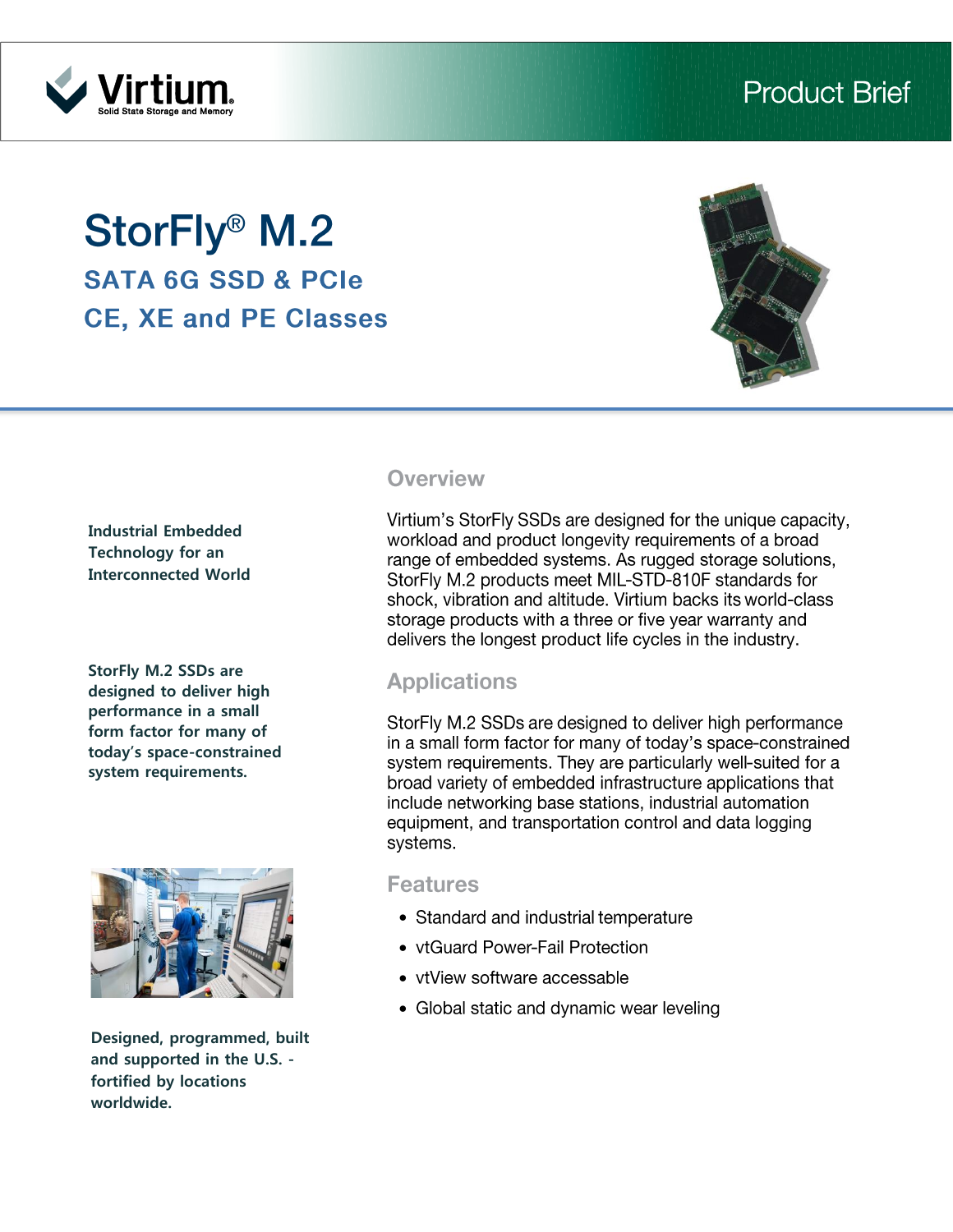#### **Specifications**

|                                   | <b>Interface</b> SATA 6G (SATA III), 3G and 1.5G                                           |        |      |  |
|-----------------------------------|--------------------------------------------------------------------------------------------|--------|------|--|
| Voltage / Power 3.3v / 1.7W       |                                                                                            |        |      |  |
|                                   | <b>UBER</b> $\leq$ 1 sector error in 10 <sup>15</sup> bits read                            |        |      |  |
| <b>MTBF</b>                       | $>$ 2M hours                                                                               |        |      |  |
| <b>Environmental MIL-STD-810F</b> |                                                                                            |        |      |  |
|                                   | <b>Compliance</b> ATA/ATAPI-8 (ACS-2), FCC, CE, UL, RoHS, WEEE                             |        |      |  |
|                                   | <b>Dimensions (mm)</b> $42.15 \times 22.15 \times 3.65$ (2242) 80.15 x 22.15 x 3.65 (2280) |        |      |  |
|                                   |                                                                                            |        |      |  |
|                                   | Good                                                                                       | Better | Best |  |

| <b>Media</b>                 | <b>MLC</b>                | iMLC                          | <b>SLC</b>                    |
|------------------------------|---------------------------|-------------------------------|-------------------------------|
| Capacity                     | 30GB-480GB                | 30GB-480GB                    | 8GB-256GB                     |
| *Endurance                   | 1X Baseline               | 7X Baseline                   | 30X Baseline                  |
| <b>Operating Temperature</b> | $0^\circ$ to $70^\circ C$ | $-40^\circ$ to 85 $\degree$ C | $-40^\circ$ to 85 $\degree$ C |
| Warranty                     | 3 Years                   | 5 Years                       | 5 Years                       |

\* Endurance Baseline = one entire drive write per day for the entire warranty period.

#### **Ordering Information**

#### VSFBMxxx(C/I)yyyG-zzz

where:  $VSF = Virtium StorFly$  $BMxxx = Form factor and product class$ (C/I) = Commercial/Industrial operating temp. yyyG = Capacity  $(1GB = 1,000,000,000$  bytes)  $zzz = Virtium properties$ 

Virtium manufactures memory and storage solutions for the world's top industrial embedded OEMs. For two decades we have designed, built and supported our products in the USA - fortified by a network of global locations. Our world-class technology and unsurpassed support provide a superior customer experience that continuously results in better industrial embedded products for our increasingly interconnected world.

© Copyright 2016. All rights reserved. Virtium®, Storfly® and TuffDrive® are registered trademarks of Virtium LLC. All other non-Virtium product names are trademarks of their respective companies.